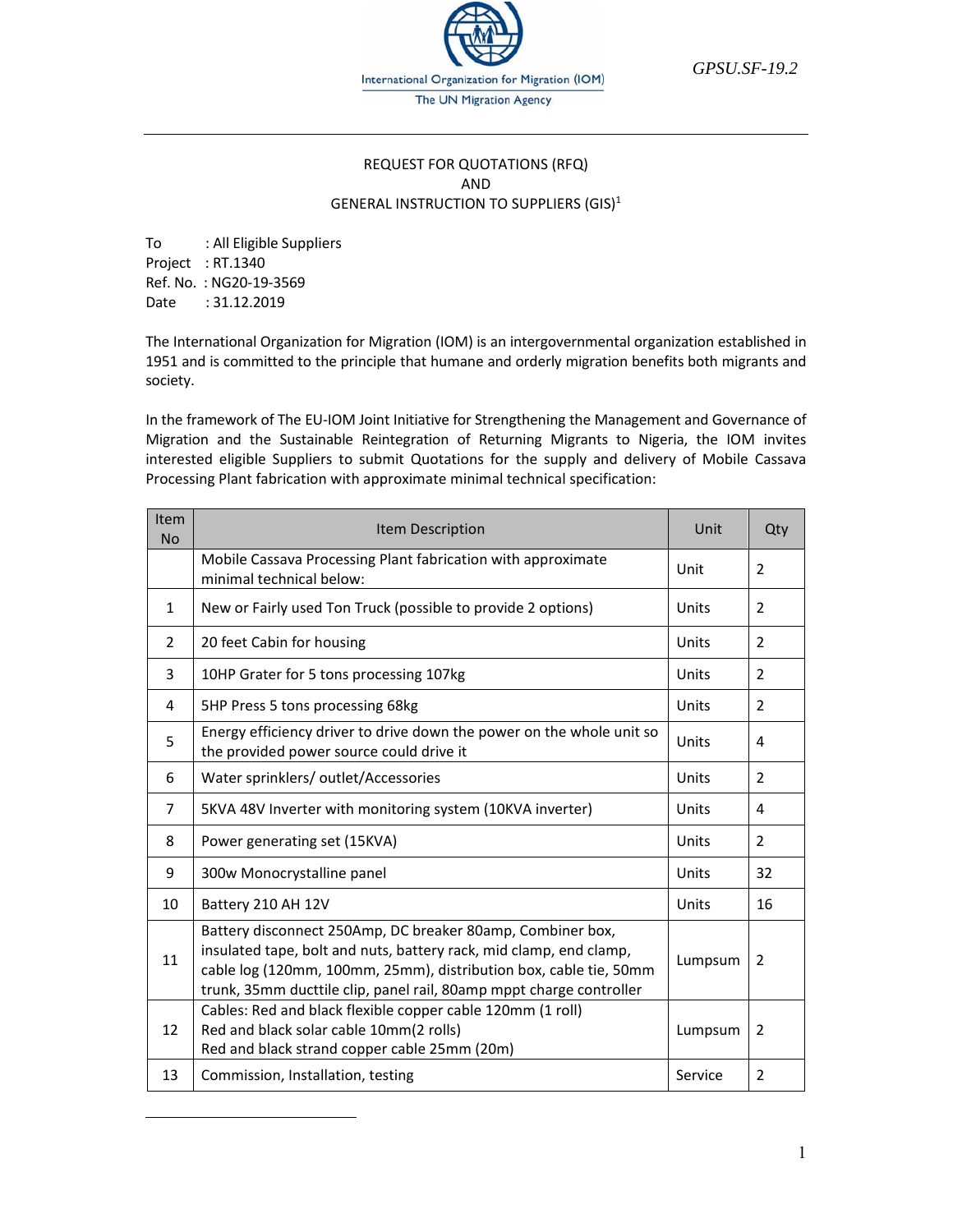|  | 14   Logistics/delivery to Edo state | Service 2 |  |
|--|--------------------------------------|-----------|--|
|--|--------------------------------------|-----------|--|

Supplier should provide detailed and full specification of offered automobile cassava Processing Plant fabrication with schemes, pictures, list of equipment including detailed specification of brands and models.

With this RFQ is the GIS which includes Instructions to suppliers, Technical Specifications and administrative requirements that Contractors will need to follow in order to prepare and submit their quotation for consideration by IOM.

The Quotation must be valid for no less than 45 (forty-five) calendar days from the date of bids opening (as a rule, next business day after submission deadline); it should be clearly stated in the bid. **Prices should be indicated in NGN, DAP, without VAT**. **Delivery period should be clearly stated**. Short delivery term might be considered as advantage. Delivery addresses: Ikpoba Okha Local government and Ekpoma Esan West LGA in Nigeria.

Duly signed and stamped quotation with all the supporting documents shall be enclosed **in sealed envelopes**

(clearly marked "**Tender #NG20‐19‐3569 – fabrication of cassava processing plants** company name")

and submitted **on or before 10:00 pm 15 January 2020** to:

International Organization for Migration, Mission in Nigeria, 1, Isaac John, Ikeja GRA, Lagos, Nigeria Procurement Unit

#### **Quotations not registered in the bid registry will be rejected.**

Only upon IOM request supplier shall deposit the duly signed and stamped **electronic versions** of the Quotation documents on a file hosting service (Dropbox, One Drive, etc.) and shall send the link of the folder co. The subject line of the e‐mail containing the link for the electronic bid download shall clearly indicate the following: NG20‐19‐3569 – [insert full name of the Supplier] – Electronic Quotation.

Please address questions in writing to the following email bachigbu@iom.int keeping izavertana@iom.int and **IOMLagosTenders@iom.int** specifying in the subject line: "NG20-19-3569, -[Bidder`s name] – Clarification request (attn. Bright Achigbu)" not later than 2 (two) working days prior to deadline for submission.

IOM reserves the right to accept or reject any quotations, and to cancel the procurement process and reject all quotations at any time prior to award of Purchase Order or Contract, without thereby incurring any liability to the affected Contractor/s or any obligation to inform the affected Contractor/s of the ground for the IOM's actio With this RFQ is the GIS which includes Instructions to suppliers, Technical Specifications and administrative requirements that Contractors will need to follow in

 truly yours, *[insert Name & Signature]*  Procurement Staff/Focal Point

IOM is encouraging companies to use recycled materials or materials coming from sustainable resources or produced using a technology that has lower ecological footprints.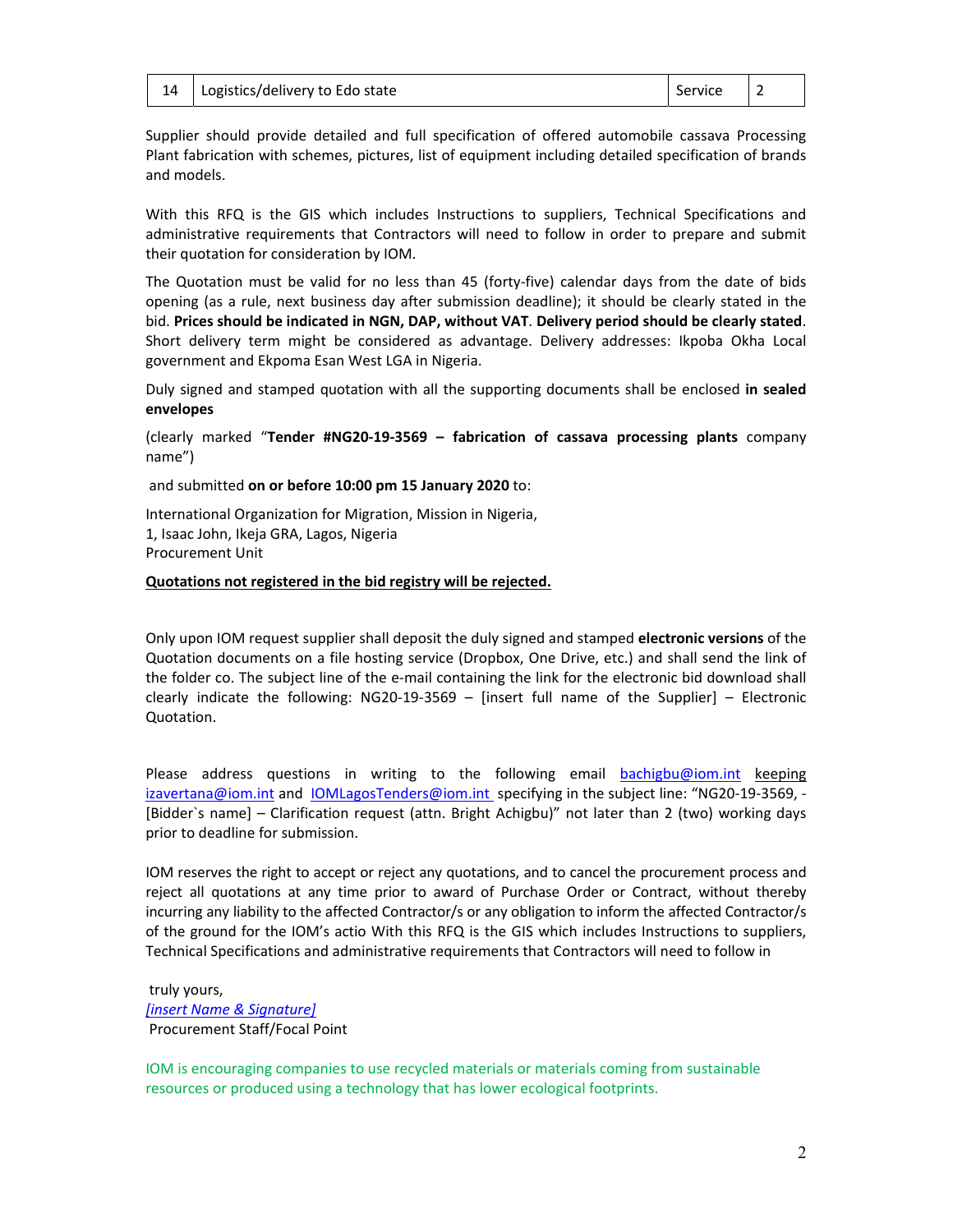#### 1. Description of Goods

IOM request prospective suppliers to submit quotation for the supply and delivery of Mobile Cassava Processing Plant fabrication with approximate minimal technical specification:

| Item<br><b>No</b> | Item Description                                                                                                                                                                                                                                                             | Unit         | Qty            |
|-------------------|------------------------------------------------------------------------------------------------------------------------------------------------------------------------------------------------------------------------------------------------------------------------------|--------------|----------------|
|                   | Mobile Cassava Processing Plant fabrication with approximate<br>minimal technical below:                                                                                                                                                                                     | Unit         | $\overline{2}$ |
| 1                 | New or Fairly used Ton Truck (possible to provide 2 options)                                                                                                                                                                                                                 | Units        | $\overline{2}$ |
| 2                 | 20 feet Cabin for housing                                                                                                                                                                                                                                                    | Units        | 2              |
| 3                 | 10HP Grater for 5 tons processing 107kg                                                                                                                                                                                                                                      | Units        | $\mathcal{P}$  |
| 4                 | 5HP Press 5 tons processing 68kg                                                                                                                                                                                                                                             | Units        | $\overline{2}$ |
| 5                 | Energy efficiency driver to drive down the power on the whole unit so<br>the provided power source could drive it                                                                                                                                                            | Units        | 4              |
| 6                 | Water sprinklers/outlet/Accessories                                                                                                                                                                                                                                          | Units        | $\overline{2}$ |
| $\overline{7}$    | 5KVA 48V Inverter with monitoring system (10KVA inverter)                                                                                                                                                                                                                    |              | 4              |
| 8                 | Power generating set (15KVA)                                                                                                                                                                                                                                                 | <b>Units</b> | $\overline{2}$ |
| 9                 | 300w Monocrystalline panel                                                                                                                                                                                                                                                   | Units        | 32             |
| 10                | Battery 210 AH 12V                                                                                                                                                                                                                                                           | Units        | 16             |
| 11                | Battery disconnect 250Amp, DC breaker 80amp, Combiner box,<br>insulated tape, bolt and nuts, battery rack, mid clamp, end clamp,<br>cable log (120mm, 100mm, 25mm), distribution box, cable tie, 50mm<br>trunk, 35mm ducttile clip, panel rail, 80amp mppt charge controller | Lumpsum      | 2              |
| 12                | Cables: Red and black flexible copper cable 120mm (1 roll)<br>Red and black solar cable 10mm(2 rolls)<br>Red and black strand copper cable 25mm (20m)                                                                                                                        |              | 2              |
| 13                | Commission, Installation, testing                                                                                                                                                                                                                                            | Service      | $\overline{2}$ |
| 14                | Logistics/delivery to Edo state                                                                                                                                                                                                                                              | Service      | $\overline{2}$ |

Supplier should provide detailed and full specification of offered automobile cassava Processing Plant fabrication with schemes, pictures, list of equipment including detailed specification of brands and models.

#### 2. Corrupt, Fraudulent, and Coercive Practices

IOM requires that all IOM Staff, manufacturers, suppliers or distributors, observe the highest standard of ethics during the procurement and execution of all contracts. IOM shall reject any proposal put forward by Suppliers, or where applicable, terminate their contract, if it is determined that they have engaged in corrupt, fraudulent, collusive or coercive practices. In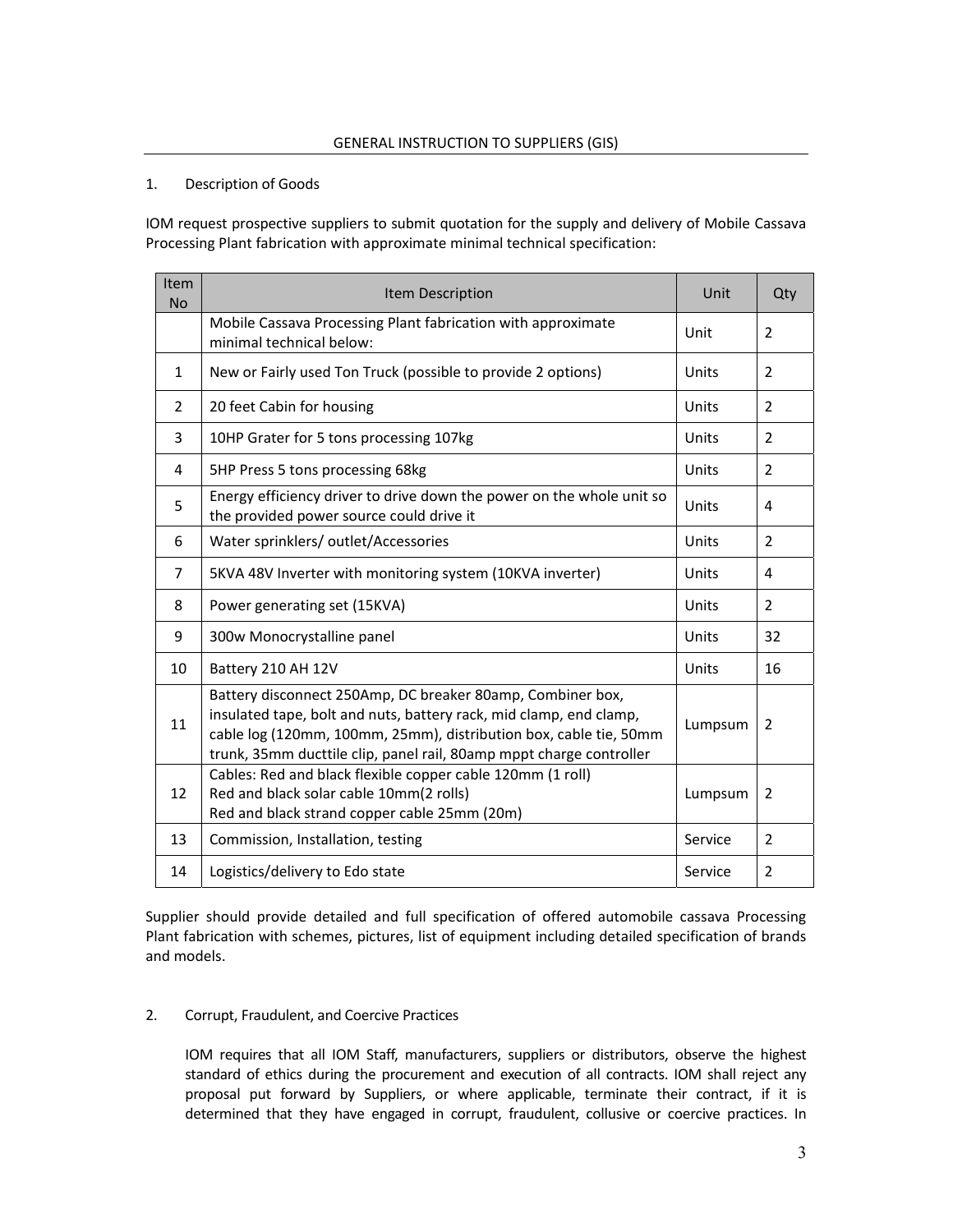pursuance of this policy, IOM defines for purposes of this paragraph the terms set forth below as follows:

- Corrupt practice means the offering, giving, receiving or soliciting, directly or indirectly, of any thing of value to influence the action of the Procuring/Contracting Entity in the procurement process or in contract execution;
- Fraudulent practice is any act or omission, including a misrepresentation, that knowingly or recklessly misleads, or attempts to mislead, the Procuring/Contracting Entity in the procurement process or the execution of a contract, to obtain a financial gain or other benefit to avoid an obligation;
- Collusive practice is an undisclosed arrangement between two or more bidders designed to artificially alter the results of the tender procedure to obtain a financial gain or other benefit;
- Coercive practice is impairing or harming, or threatening to impair or harm, directly or indirectly, any participant in the tender process to influence improperly its activities in a procurement process, or affect the execution of a contract
- 3. Conflict of Interest

All Suppliers found to have conflicting interests shall be disqualified to participate in the procurement at hand. A Supplier may be considered to have conflicting interest under any of the circumstances set forth below:

- A Supplier has controlling shareholders in common with another Supplier;
- A Supplier receives or has received any direct or indirect subsidy from another Supplier;
- A Supplier has the same representative as that of another Supplier for purposes of this quotation;
- A Supplier has a relationship, directly or through third parties, that puts them in a position to have access to information about or influence on the Quotation of another or influence the decisions of the Mission/Procuring Entity regarding this quotation process;
- A Supplier submits more than one Quotation in this Quotation process;
- A Supplier who participated as a consultant in the preparation of the design or technical specifications of the Goods and related services that are subject of this quotation process.
- 4. Eligible Suppliers

4.1 This RFQ is open to all duly registered/certified with the government of Nigeria or abroad to engage in trading/supply of Furnitures as well as authorized resellers.

4.2 Only Suppliers that are determined to be qualified shall be considered for award. The Supplier shall fill up and submit the standard IOM Vendor Information Sheet (VIS) (Annex D) and Code of Conduct (Annex F) to establish their eligibility together with the Quotation. In case VIS/Code of Conduct were previously submitted the supplier should provide relevant notification. All goods to be supplied under the contract shall have their origin in eligible source countries, and all expenditures made under the contract will be limited to such goods and incidental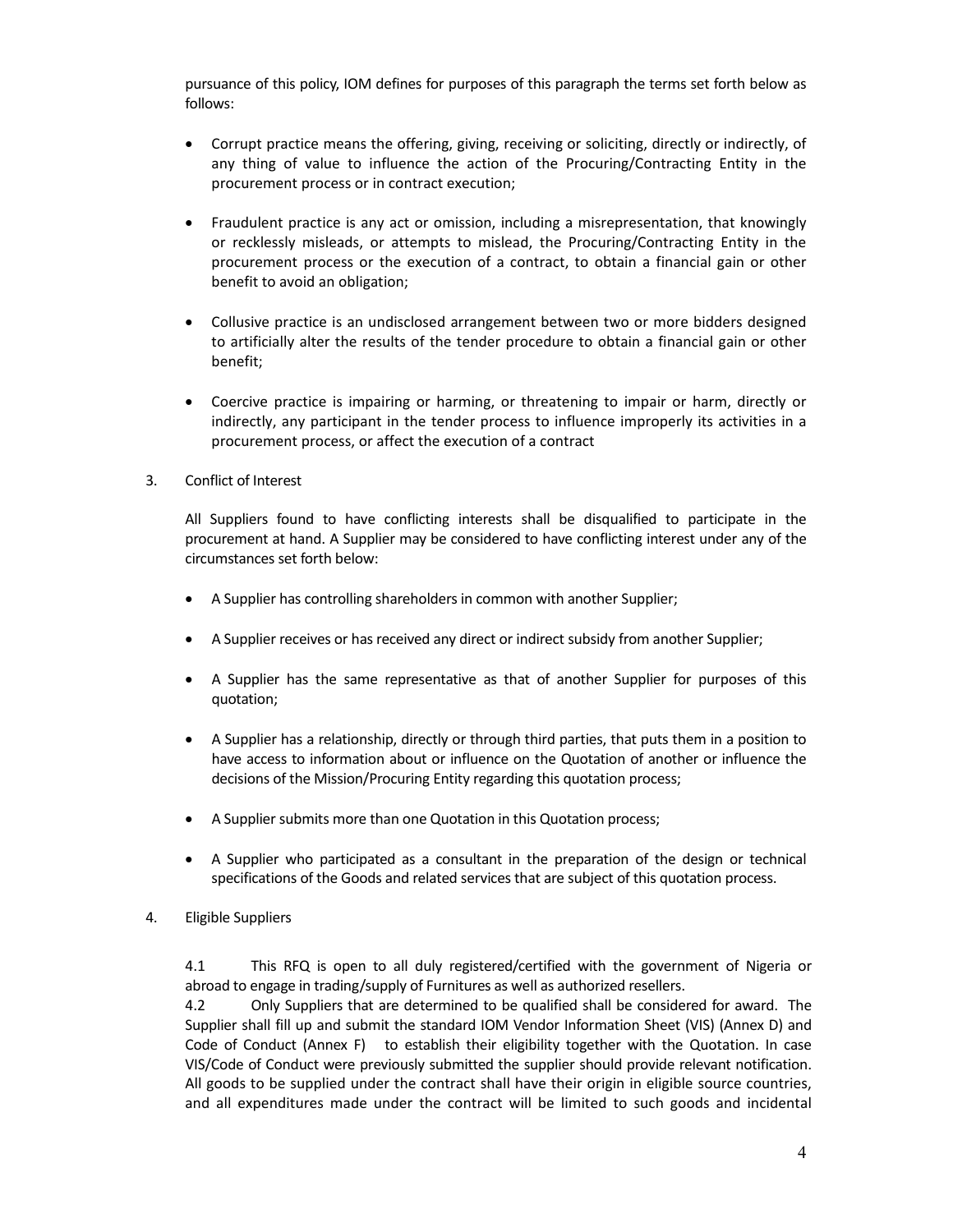services. Detailed list of the eligible countries is given in the Practical Guide to contracting procedures for European Union external actions (PRAG), Annex A2a.

5. Cost of Preparing the Quotation

The Supplier shall bear all costs associated with the preparation and submission of his Quotation and IOM will not in any case be responsible and liable for the costs incurred.

6. Errors, omissions, inaccuracies and clarifications

The documents and forms requested for the purpose of soliciting Quotations shall form part of the Contract; hence care should be taken in completing these documents.

Suppliers shall not be entitled to base any claims on errors, omissions, or inaccuracies made in the Quotation Documents.

For any inquiry regarding this Project please send relevant request for clarification to bachigbu@iom.int keeping izavertana@iom.int and IOMLagosTenders@iom.int IOM will respond to any request for clarification received not later than 2 (two) working days prior to deadline for submission.

7. Confidentiality and Non‐Disclosure

All information given in writing to or verbally shared with the Supplier in connection with this General Instruction is to be treated as strictly confidential. The Supplier shall not share or invoke such information to any third party without the prior written approval of IOM. This obligation shall continue after the procurement process has been completed whether the Supplier is successful.

8. IOM's Right to Accept any Quotation and to Reject any and all Quotations

IOM reserves the right to accept or reject any Quotation, and to cancel the procurement process and reject all Quotations, at any time prior to award of contract, without thereby incurring any liability to the affected Supplier/s or any obligation to inform the affected Supplier/s of the ground for IOM's action.

- 9. Requirements
	- 9.1 Quotation Documents

The following shall constitute the Quotation Documents to be submitted by the Suppliers:

- a.) Quotation Form (Annex A);
- b.) Price Schedule Form (Annex B);
- c.) Technical Specifications Form (Annex C);
- d.) Vendor Information Sheet (Annex D);
- e.) Proforma Contract<sup>2</sup> or PO Standard Terms and Conditions (Annex E);
- f.) Code of Conduct for Suppliers, signed and stamped (Annex F).
- 9.2 Quotation Form

 $\overline{a}$ 

<sup>2</sup> If applicable in lieu of Purchase Order.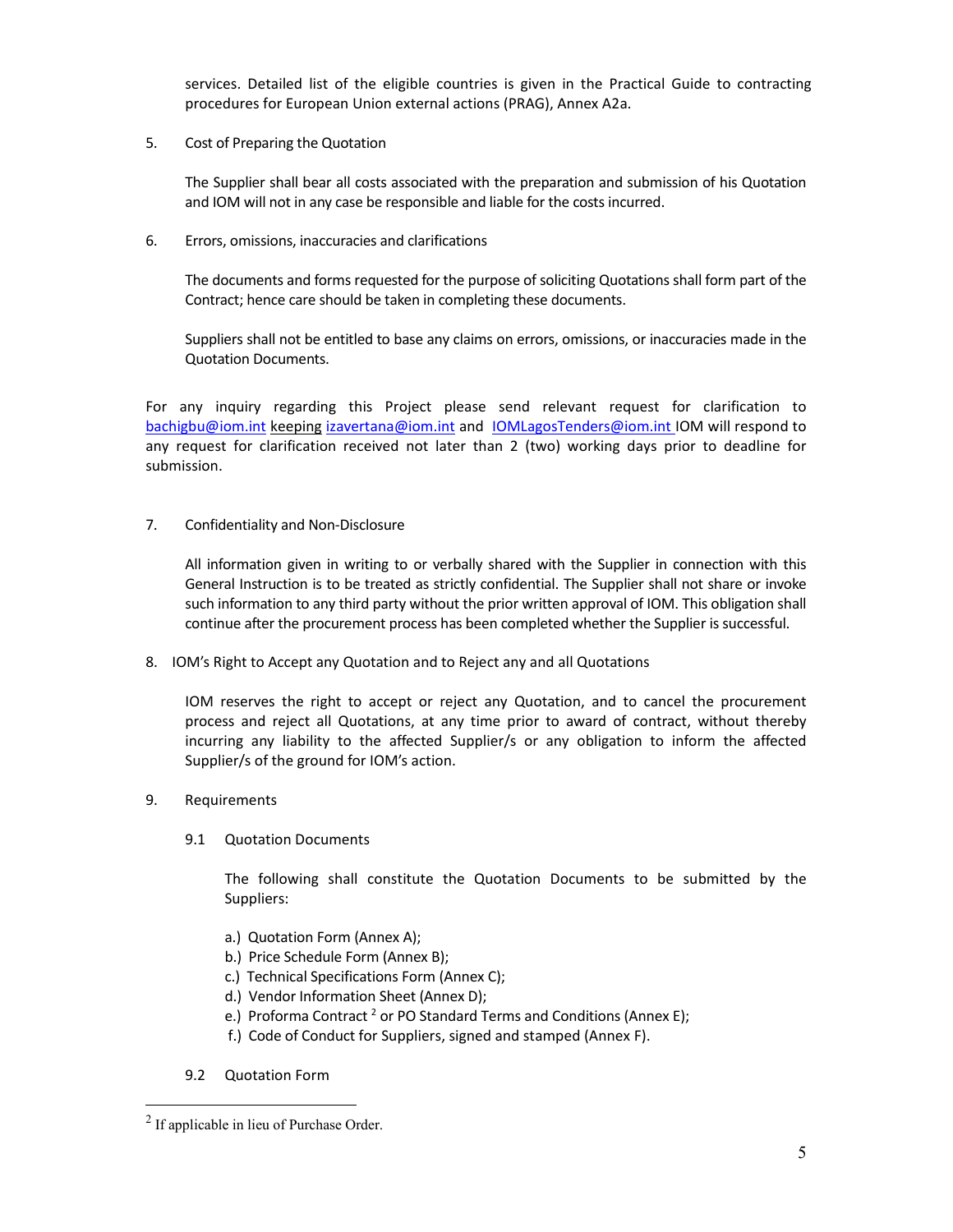The Quotation Form (Annex A) and other required documents shall be duly signed/stamped/sealed and accomplished and typewritten or written in indelible ink. Any correction made to the prices, rates or to any other information shall be rewritten in indelible ink and initialed by the person signing the Quotation Form.

The language of the Quotation shall be in *English* and prices shall be quoted in Nigerian Naira NGN, exclusive of VAT.

Prices quoted by the Supplier shall be fixed during Supplier performance of the contract and not subject to price escalation and variation on any account, unless otherwise approved by IOM. A submitted quotation with an adjustable price quotation will be treated as nonresponsive and will be rejected.

#### 9.3 Validity of Quotation Price

The Quotation shall remain valid for a minimum period of *45 calendar days*, after the deadline for submission.

In exceptional circumstances, prior to expiry of the period of validity of quotations, IOM may request that the Suppliers extend the period of validity for a specified additional period. The request and the response there to shall be made in writing. A supplier agreeing to the request will not be required or permitted to modify its quotation.

9.4 Documents Establishing Supplier's Eligibility and Qualification

The Supplier shall furnish, as part of its Quotation, documents establishing the Supplier's eligibility to submit Quotation and its qualifications to perform the contract if its Quotation is accepted. The IOM's standard Vendors Information Sheet (Annex D) and Code of Conduct (Annex F) shall be used for this purpose.

10. Submission of Quotation Documents

Duly signed and stamped proposal with all requested supporting documents with all the supporting documents shall be enclosed **in sealed envelopes**

(clearly marked "**Tender #NG20‐19‐3569 – fabrication of cassava processing plants** company name")

and submitted **on or before 10:00 pm 15 January 2020** to:

International Organization for Migration, Mission in Nigeria, 1, Isaac John, Ikeja GRA, Lagos, Nigeria Procurement Unit

#### **Quotations not registered in the bid registry will be rejected.**

Only upon IOM request supplier shall deposit the duly signed and stamped **electronic versions** of the Quotation documents on a file hosting service (Dropbox, One Drive, etc.) and shall send the link of the folder co. The subject line of the e-mail containing the link for the electronic bid download shall clearly indicate the following: NG20‐19‐3569 – [insert full name of the Supplier] – Electronic Quotation.

11. Opening of Quotations.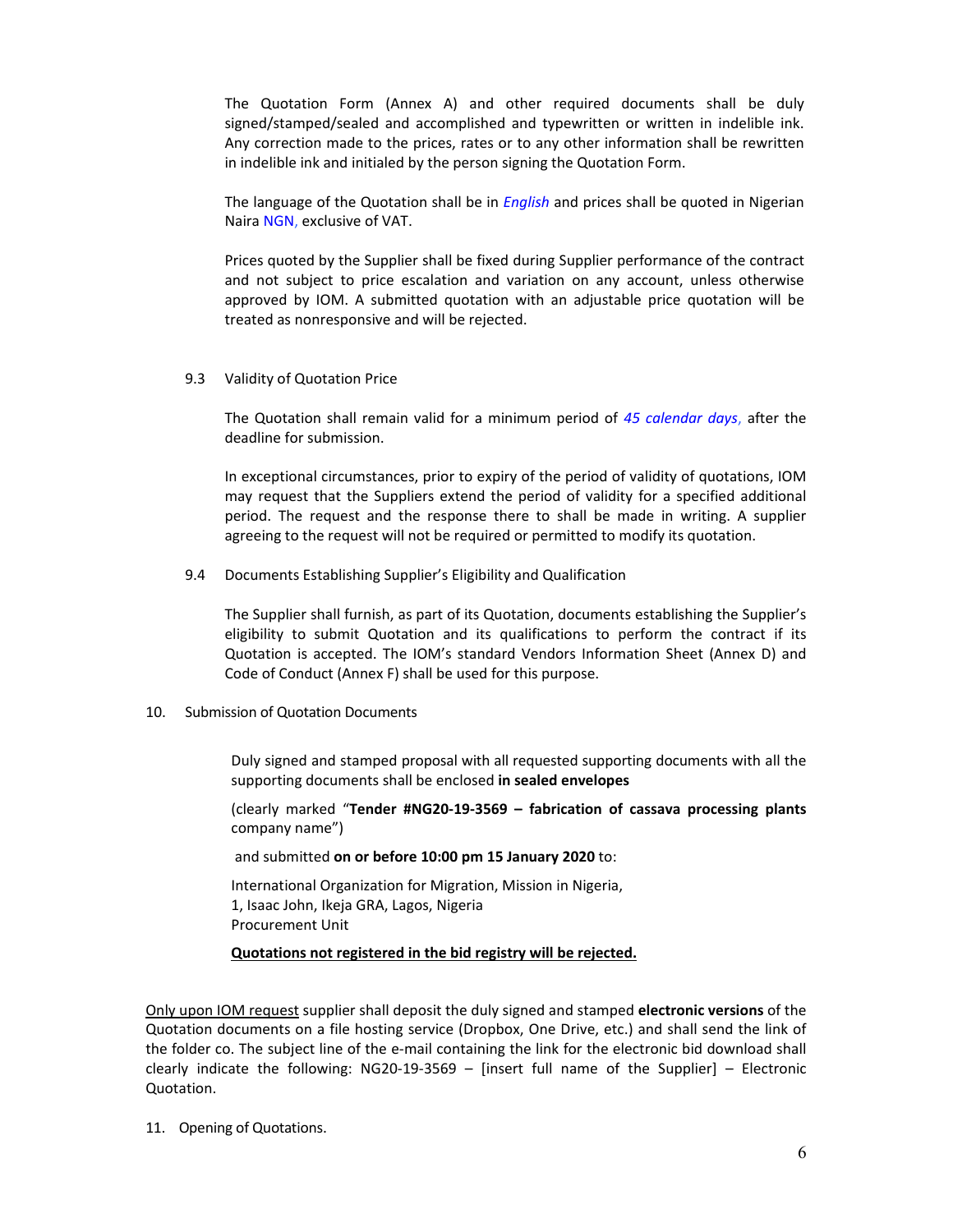IOM intends to examine all Quotations on the next business day after the submission deadline at the premises of the IOM Mission in Lagos, Nigeria*.* IOM reserves the right to conduct opening of Quotations in public or not.

12. Acceptance of Quotations.

IOM is not bound to take an immediate decision on the acceptability or unacceptability of Quotations at the time of their opening.

13. Rejection of Quotations

Quotation can be rejected for the following reasons:

- (a) the Quotation is not presented in accordance with this General Instruction;
- (b) the Quotation Form or any document which part of the Quotation Document is not signed;
- (d) the Supplier is currently under list of blacklisted suppliers;
- (e) the Supplier offer imposes certain basic conditions unacceptable to IOM
- (f) the offered price is above the approved budget
- (g) the Quotation was submitted after submission deadline
- (h) the Supplier is not accepting arithmetical corrections

IOM is not bound to accept any offer received and reserves the right to waive any minor defect in an offer, provided, however, that such minor defect (i) does not modify the substance of the offer and (ii) does not change the relative ranking of the Suppliers.

14. Evaluation of Quotations

IOM shall evaluate and compare the Quotations on the basis of the following:

- (a) Completeness and responsiveness of the documents mentioned in 9.1;
- (b) Compliance with technical specifications;
- (c) Delivery requirement;
- (d) Price;

Arithmetical errors will be corrected on the following basis. If there is a discrepancy between the unit price and the total price that is obtained by multiplying the unit price and quantity, the unit price shall prevail, and the total price shall be corrected. If the Supplier does not accept the correction of the errors, its Quotation will be rejected. If there is a discrepancy between words and figures, the amount in words will prevail.

Shorter delivery period might be considered as advantage.

15. Post Qualification

Prior to award, post-qualification will be carried out by IOM to further determine the selected Supplier's technical and financial capability to perform the contract. IOM shall verify and validate any documents/information submitted and shall conduct ocular inspection of the office, plant and equipment.

16. Award of Contract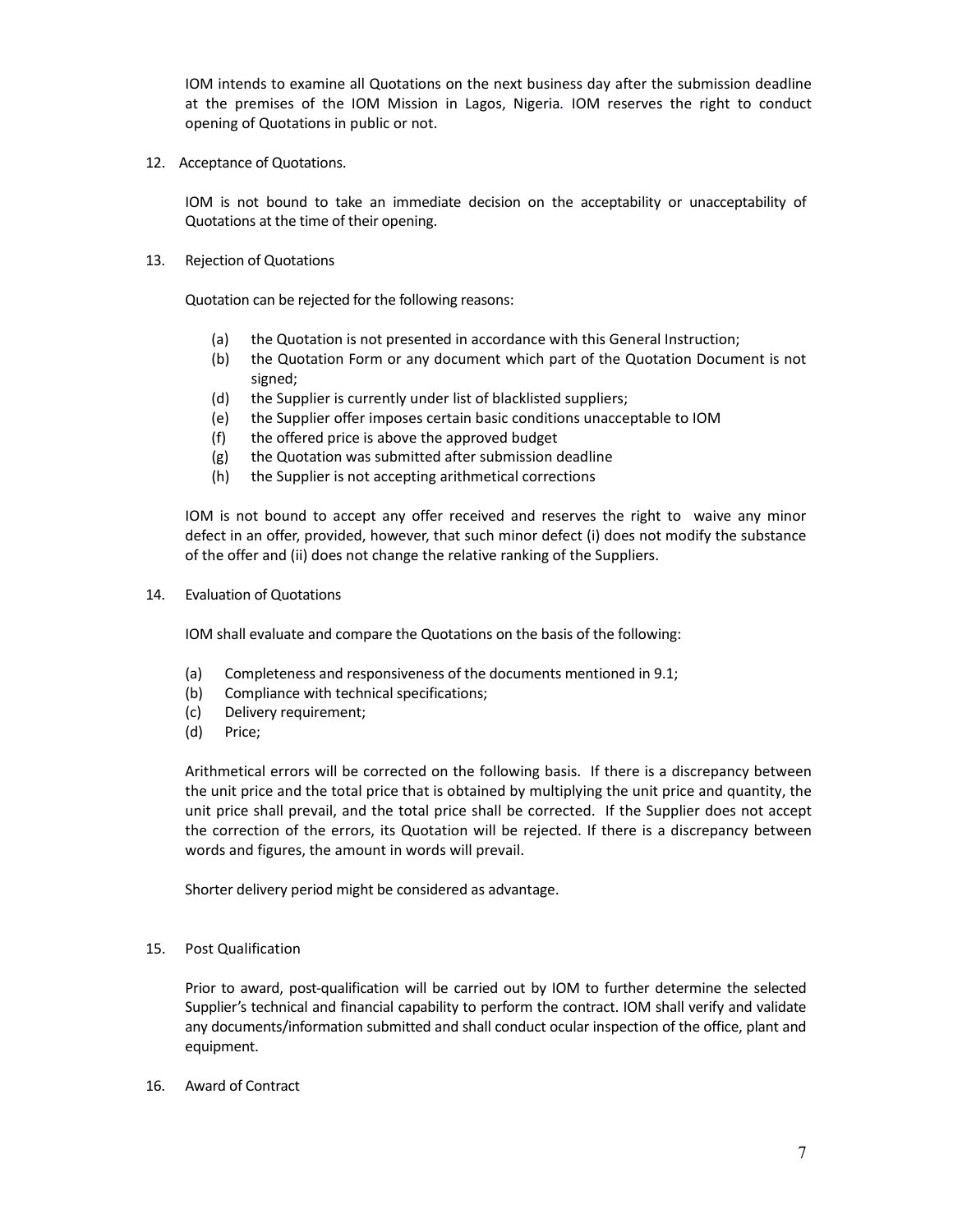The Supplier that has submitted the lowest evaluated Price, substantially responsive to the requirements of this General Instruction and who has been determined to be qualified to perform the contract shall be selected and awarded the contract.

IOM shall notify the selected Supplier through a Notice of Award. IOM shall also notify in writing, the other Suppliers who were not selected without disclosing the reason for rejection.

17. Delivery Site and Period of Delivery

The goods should be delivered at the following delivery site/s: Ikpoba Okha Local government and Ekpoma Esan West LGA, Edo State, Nigeria

Delivery period shall be within 14-21 calendar days upon signing of the Purchase Order or Contract.

Shorter delivery period might be considered as advantage.

#### 18. Liquidated Damages

If the Supplier fails to deliver any or all of the goods within the period specified in Clause 17 above, a penalty payment of 0.1% of the price of the undelivered goods for every day of breach of the delivery schedule by the Supplier will be requested.

#### 19. Payment

 Payment shall be made only upon IOM's acceptance of the goods, and upon IOM's receipt of invoice describing the goods delivered 30 (thirty) calendar days. Payment method should be clearly stated in the quotation.

20. Warranty

Warranty shall be quoted based on the standard warranties provided by the manufacturer unless specified in the Technical Specifications of this General Instruction. A Warranty Certificate shall be provided by the Supplier as well as the list of authorized service maintenance centers.

#### 21. Settlement of Dispute

The United Nations Commission on International Trade Law (UNCITRAL) arbitration rules will apply for any dispute, controversy or claim that will arise in relation to the procurement process.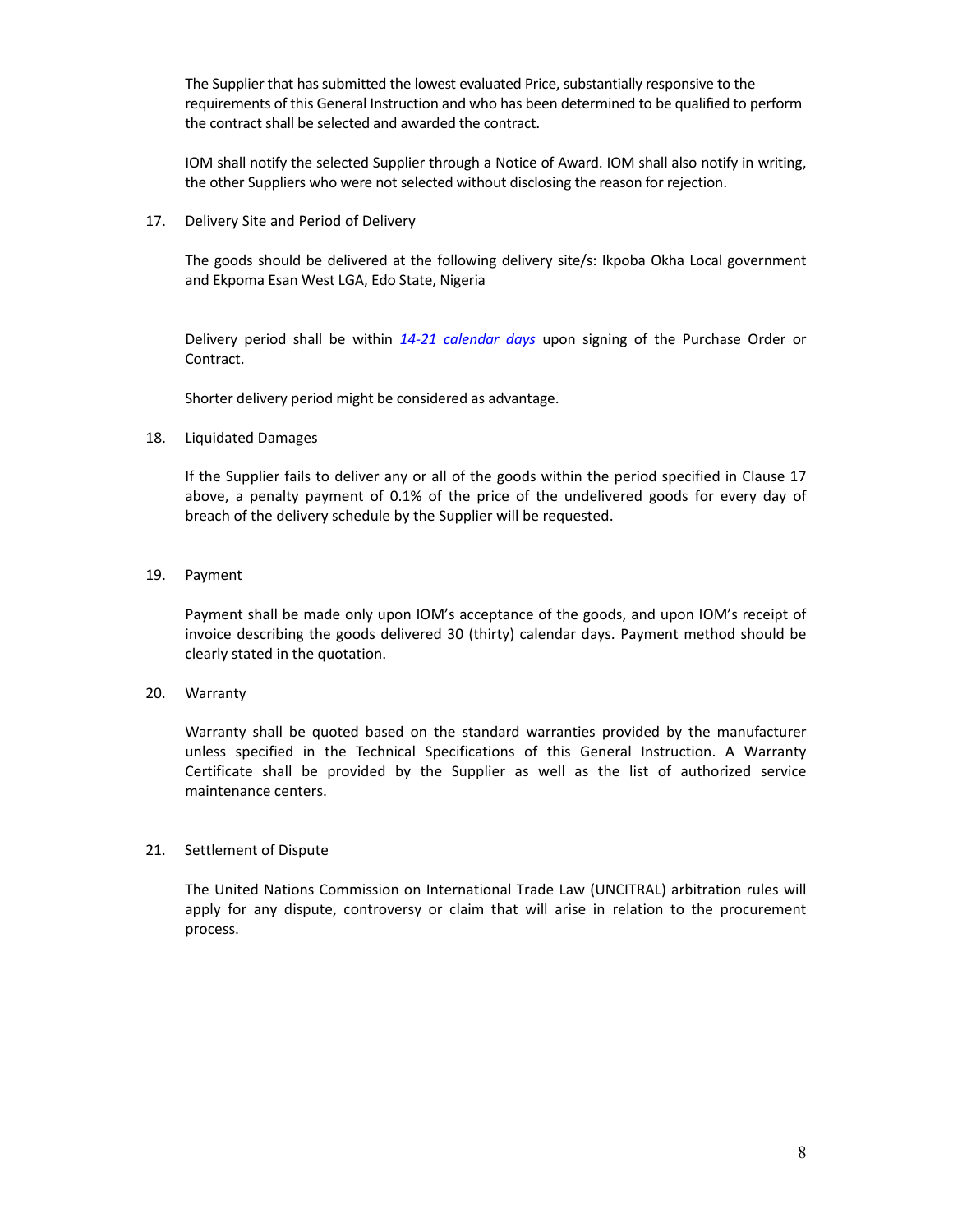Annex A

#### QUOTATION FORM

Date : \_\_\_\_\_\_\_\_\_\_\_\_\_\_\_\_\_\_\_\_\_\_\_

To  $\qquad \qquad : \qquad \qquad$  $\overline{\phantom{a}}$  ,  $\overline{\phantom{a}}$  ,  $\overline{\phantom{a}}$  ,  $\overline{\phantom{a}}$  ,  $\overline{\phantom{a}}$  ,  $\overline{\phantom{a}}$  ,  $\overline{\phantom{a}}$  ,  $\overline{\phantom{a}}$  ,  $\overline{\phantom{a}}$  ,  $\overline{\phantom{a}}$  ,  $\overline{\phantom{a}}$  ,  $\overline{\phantom{a}}$  ,  $\overline{\phantom{a}}$  ,  $\overline{\phantom{a}}$  ,  $\overline{\phantom{a}}$  ,  $\overline{\phantom{a}}$ 

 $\overline{\phantom{a}}$  ,  $\overline{\phantom{a}}$  ,  $\overline{\phantom{a}}$  ,  $\overline{\phantom{a}}$  ,  $\overline{\phantom{a}}$  ,  $\overline{\phantom{a}}$  ,  $\overline{\phantom{a}}$  ,  $\overline{\phantom{a}}$  ,  $\overline{\phantom{a}}$  ,  $\overline{\phantom{a}}$  ,  $\overline{\phantom{a}}$  ,  $\overline{\phantom{a}}$  ,  $\overline{\phantom{a}}$  ,  $\overline{\phantom{a}}$  ,  $\overline{\phantom{a}}$  ,  $\overline{\phantom{a}}$ 

Having examined the General Instruction for the Supply and Delivery of Mobile Cassava Processing Plant fabrication, the receipt of which is hereby duly acknowledge, I, representing *[name of company]* offer to supply and deliver the requested goods in conformity with the General Instruction for the total amount of *[total bid amount in words and figures and currencies]*  in accordance with the Price Schedule (Annex B) which is herewith attached and form part of this Quotation.

I undertake if my offer is accepted, to deliver the goods in accordance with the delivery schedule set out in the Price Schedule.

I agree to abide by this Quotation for the Validity Period specified in the General Instruction which may be accepted at any time before the expiration of that period.

Until a formal contract is prepared and executed, this Quotation Form, together with your Notice of Award shall constitute a binding agreement between us.

I hereby certify that this Quotation complies with the requirements stipulated in the General Instruction.

Dated this\_\_\_\_\_\_\_\_\_\_\_\_\_\_day of\_\_\_\_\_\_\_\_\_\_\_\_20\_\_\_\_\_.

\_\_\_\_\_\_\_\_\_\_\_\_\_\_\_\_\_\_\_\_\_\_\_\_ \_\_\_\_\_\_\_\_\_\_\_\_\_\_\_\_\_\_\_\_\_\_\_\_\_\_\_\_\_\_\_\_ *[signature over printed name] [in the capacity of]* 

Duly authorized to sign Quotation for and on behalf of \_\_\_\_\_\_\_\_\_\_\_\_\_\_\_\_\_\_\_\_\_\_\_\_\_\_\_\_\_\_\_\_\_\_\_\_ [*name of company*]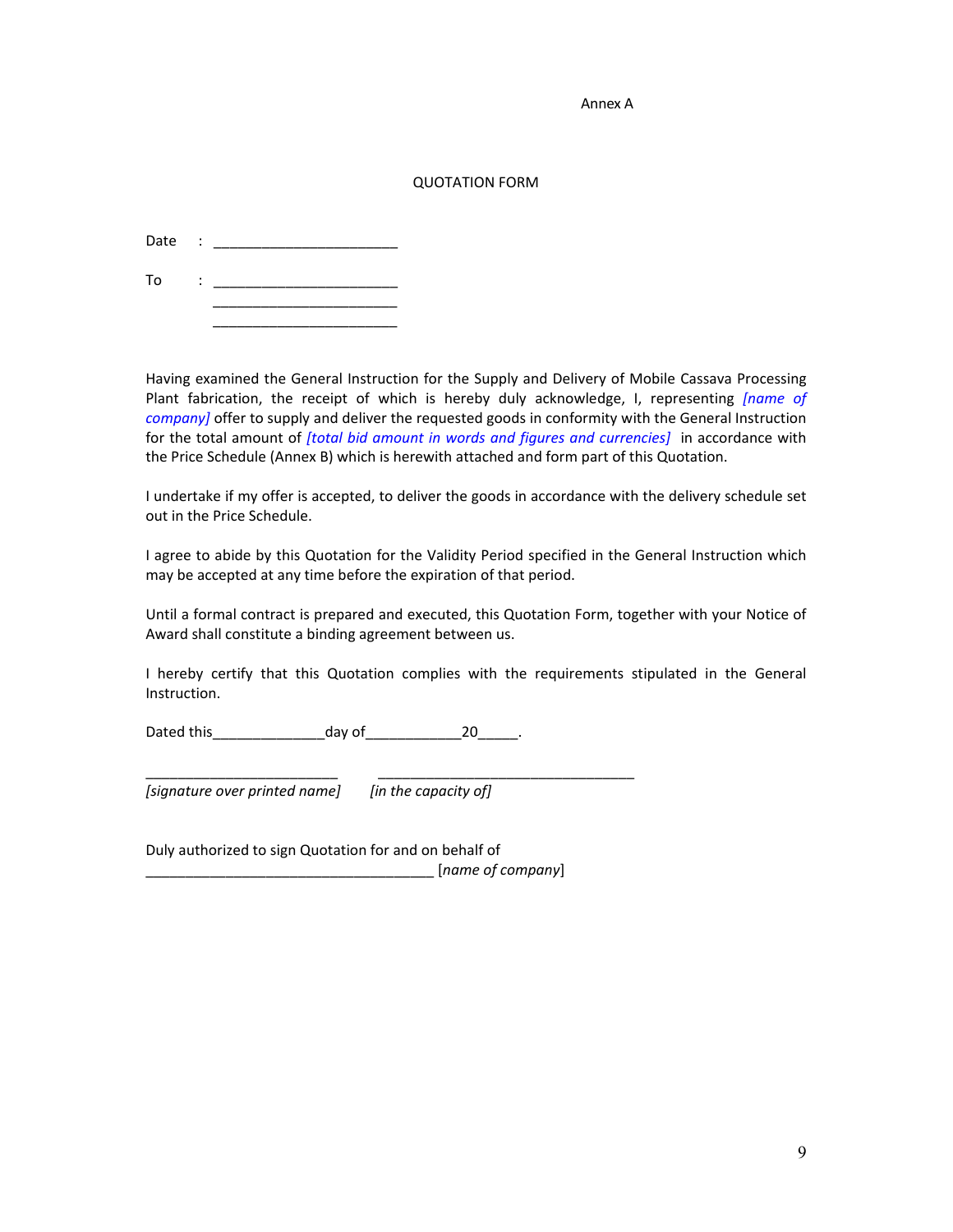#### PRICE SCHEDULE FORM

PROJECT TITLE  $\qquad : \_$  LOCATION : \_\_\_\_\_\_\_\_\_\_\_\_\_\_\_\_\_\_\_\_\_\_\_\_\_\_\_\_ REF NO. : \_\_\_\_\_\_\_\_\_\_\_\_\_\_\_\_\_\_\_\_\_\_\_\_\_\_\_\_

| <b>ITEM</b><br>NO. | <b>ITEM DESCRIPTION</b> | <b>COUNTRY OF</b><br>ORIGIN | <b>QUANTITY</b> | <b>UNIT</b> | <b>UNIT</b><br>PRICE,<br><b>NGN</b> | <b>TOTAL</b><br>PRICE, NGN | DELIVERY<br><b>SCHEDULE</b> | <b>DELIVERY SITE</b><br>/FINAL<br><b>DESTINATION</b> |
|--------------------|-------------------------|-----------------------------|-----------------|-------------|-------------------------------------|----------------------------|-----------------------------|------------------------------------------------------|
|                    |                         |                             |                 |             |                                     |                            |                             |                                                      |
|                    |                         |                             |                 |             |                                     |                            |                             |                                                      |
|                    |                         |                             |                 |             |                                     |                            |                             |                                                      |
|                    |                         |                             |                 |             |                                     |                            |                             |                                                      |
|                    |                         |                             |                 |             |                                     |                            |                             |                                                      |
|                    |                         |                             |                 |             |                                     |                            |                             |                                                      |
|                    |                         |                             |                 |             |                                     |                            |                             |                                                      |
|                    |                         |                             |                 |             |                                     |                            |                             |                                                      |
|                    |                         |                             |                 |             |                                     |                            |                             |                                                      |
|                    |                         |                             |                 |             |                                     |                            |                             |                                                      |
|                    |                         |                             |                 |             |                                     |                            |                             |                                                      |
|                    |                         |                             |                 |             |                                     |                            |                             |                                                      |
| <b>TOTAL</b>       |                         |                             |                 |             |                                     |                            |                             |                                                      |

Suppliers authorized signature over printed name

Annex B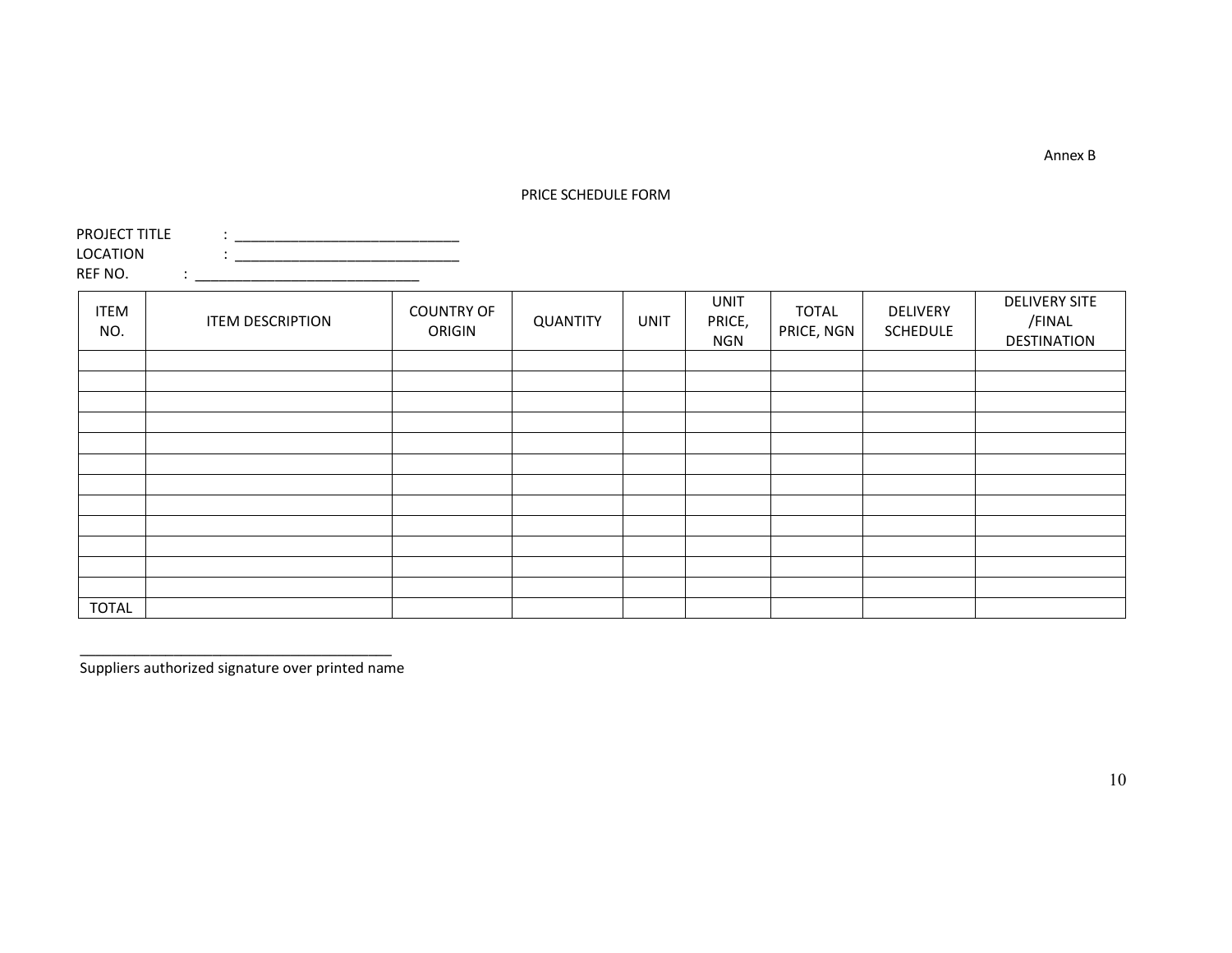#### Annex C

# TECHNICAL SPECIFICATIONS

| Ref No.<br>: NG30-19-3569<br>Item Description : Mobile Cassava Processing Plants                                                                                                                                    |                                |  |  |  |
|---------------------------------------------------------------------------------------------------------------------------------------------------------------------------------------------------------------------|--------------------------------|--|--|--|
| Manufacturer<br>design and the control of the control of the control of the control of the control of the control of the control of<br>Origin<br><u> 1989 - Johann Barbara, martin amerikan personal (</u><br>Model |                                |  |  |  |
| IOM MINIMAL SPECIFICATIONS                                                                                                                                                                                          | <b>BIDDER'S SPECIFICATIONS</b> |  |  |  |
| Mobile Cassava Processing Plant fabrication with                                                                                                                                                                    |                                |  |  |  |
| approximate minimal technical below:                                                                                                                                                                                |                                |  |  |  |
| New or Fairly used Ton Truck (possible to provide 2<br>options)                                                                                                                                                     |                                |  |  |  |
| 20 feet Cabin for housing                                                                                                                                                                                           |                                |  |  |  |
| 10HP Grater for 5 tons processing 107kg                                                                                                                                                                             |                                |  |  |  |
| 5HP Press 5 tons processing 68kg                                                                                                                                                                                    |                                |  |  |  |
| Energy efficiency driver to drive down the power on<br>the whole unit so the provided power source could                                                                                                            |                                |  |  |  |
| drive it                                                                                                                                                                                                            |                                |  |  |  |
| Water sprinklers/ outlet/Accessories                                                                                                                                                                                |                                |  |  |  |
| 5KVA 48V Inverter with monitoring system (10KVA<br>inverter)                                                                                                                                                        |                                |  |  |  |
| Power generating set (15KVA)                                                                                                                                                                                        |                                |  |  |  |
| 300w Monocrystalline panel                                                                                                                                                                                          |                                |  |  |  |
| Battery 210 AH 12V                                                                                                                                                                                                  |                                |  |  |  |
| Battery disconnect 250Amp, DC breaker 80amp,                                                                                                                                                                        |                                |  |  |  |
| Combiner box, insulated tape, bolt and nuts, battery                                                                                                                                                                |                                |  |  |  |
| rack, mid clamp, end clamp, cable log (120mm,                                                                                                                                                                       |                                |  |  |  |
| 100mm, 25mm), distribution box, cable tie, 50mm                                                                                                                                                                     |                                |  |  |  |
| trunk, 35mm ducttile clip, panel rail, 80amp mppt                                                                                                                                                                   |                                |  |  |  |
| charge controller                                                                                                                                                                                                   |                                |  |  |  |
| Cables: Red and black flexible copper cable 120mm (1                                                                                                                                                                |                                |  |  |  |
| roll)                                                                                                                                                                                                               |                                |  |  |  |
| Red and black solar cable 10mm(2 rolls)                                                                                                                                                                             |                                |  |  |  |
| Red and black strand copper cable 25mm (20m)                                                                                                                                                                        |                                |  |  |  |
| Commission, Installation, testing                                                                                                                                                                                   |                                |  |  |  |
| Logistics/delivery to Edo state                                                                                                                                                                                     |                                |  |  |  |

*\_\_\_\_\_\_\_\_\_\_\_\_\_\_\_\_\_\_\_\_\_\_\_\_\_\_\_\_\_\_\_\_\_\_* 

*Supplier's authorized signature over printed name*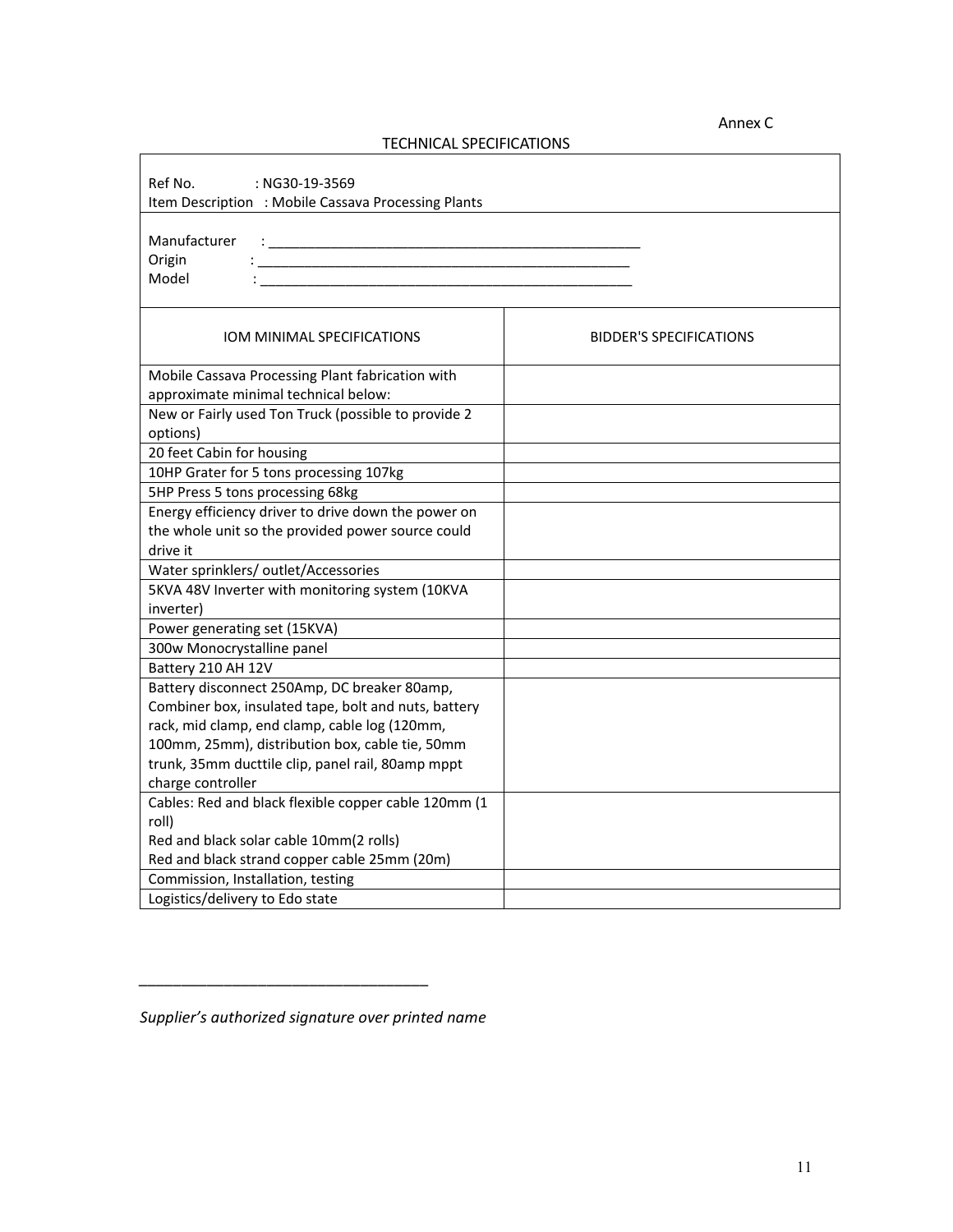### Annex D

## VENDORS INFORMATION SHEET (VIS)

*[insert here IOM Standard Vendors Information Sheet (VIS) and other required eligibility requirement if any]* 

# VENDOR INFORMATION SHEET (VIS)

| Name of the Company                                                                      |                                                                                                                       |                                                                                             |
|------------------------------------------------------------------------------------------|-----------------------------------------------------------------------------------------------------------------------|---------------------------------------------------------------------------------------------|
| Address                                                                                  | Ω                                                                                                                     | Area: _______________sqm                                                                    |
| House No<br><b>Street Name</b>                                                           |                                                                                                                       |                                                                                             |
| Postal Code                                                                              |                                                                                                                       |                                                                                             |
| City<br>Region                                                                           | <u> 1989 - Johann Stoff, deutscher Stoff, der Stoff, der Stoff, der Stoff, der Stoff, der Stoff, der Stoff, der S</u> |                                                                                             |
| Country                                                                                  |                                                                                                                       |                                                                                             |
| <b>Contact Numbers/Address</b>                                                           |                                                                                                                       |                                                                                             |
|                                                                                          |                                                                                                                       |                                                                                             |
| Fax No.                                                                                  |                                                                                                                       |                                                                                             |
|                                                                                          |                                                                                                                       |                                                                                             |
|                                                                                          |                                                                                                                       | Location of Plant/Warehouse $\Box$ Leased $\Box$ Owned Area: sqm                            |
|                                                                                          |                                                                                                                       |                                                                                             |
|                                                                                          |                                                                                                                       |                                                                                             |
| Business Organization Cd <sub>re</sub> dration Pard Part Policy Part Schen Poprietorship |                                                                                                                       |                                                                                             |
| Business License No.: _____________ Place/Date Issued: ___________ Expiry Date ________  |                                                                                                                       |                                                                                             |
|                                                                                          |                                                                                                                       | No. of Personnel ________________ Regular _______________ Contractual/Casual ______________ |
| Nature of Business/Trade                                                                 |                                                                                                                       |                                                                                             |
| Manufacturer                                                                             | <b>Authorized Dealer</b>                                                                                              | <b>Information Services</b>                                                                 |
| Wholesaler                                                                               | Retailer                                                                                                              | uter Hardware<br>Сd                                                                         |
| Trader                                                                                   | Importer                                                                                                              | Service Bureau                                                                              |
| Site Development/                                                                        | Consultancy                                                                                                           | Others _____________                                                                        |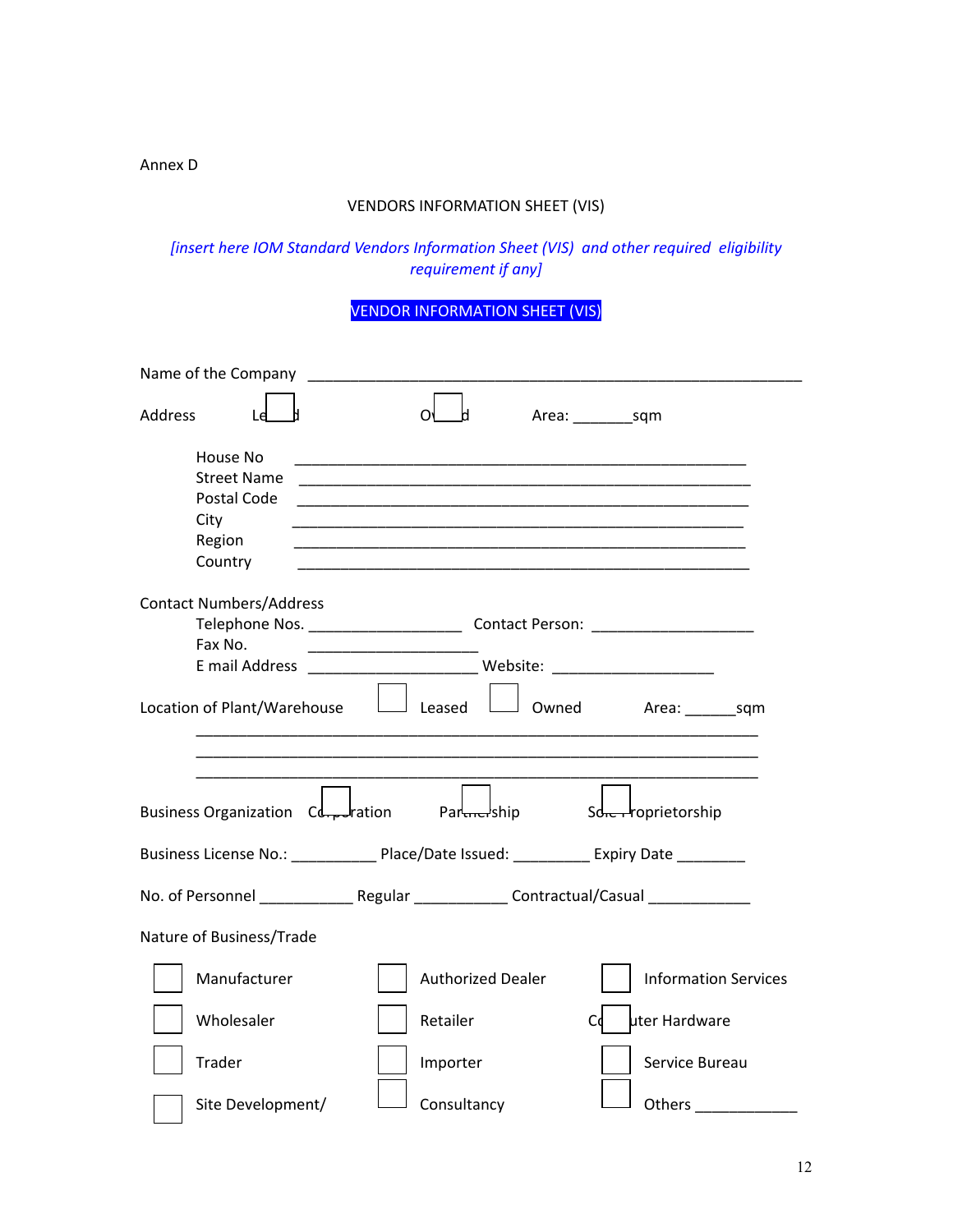| Construction                                                                                                                                                  |                               |                                |
|---------------------------------------------------------------------------------------------------------------------------------------------------------------|-------------------------------|--------------------------------|
| Number of Years in business:<br><b>Complete Products &amp; Services</b>                                                                                       |                               |                                |
| <b>Payment Details</b>                                                                                                                                        |                               |                                |
| Payment Method<br>Cash                                                                                                                                        | Check<br><b>Bank Transfer</b> | Others                         |
| Loc.Currency<br>Currency                                                                                                                                      | <b>USD</b><br><b>EUR</b>      | Others                         |
| <b>Terms of Payment</b><br>30 days                                                                                                                            | 15 days                       | 7 days upon receipt of invoice |
| <b>Advance Payment</b><br>Yes                                                                                                                                 | <b>No</b>                     | % of the Total PO/Contract     |
| <b>Bank Details:</b>                                                                                                                                          |                               |                                |
| <b>Bank Name</b><br>Bldg and Street<br>City<br>Country<br>Postal Code<br>Country<br><b>Bank Account Name</b><br>Bank Account No.<br>Swift Code<br>Iban Number |                               |                                |

Key Personnel & Contacts *(Authorized to sign and accept PO/Contracts & other commercial documents)*

| Name | Title/Position | Signature |
|------|----------------|-----------|
|      |                |           |
|      |                |           |
|      |                |           |
|      |                |           |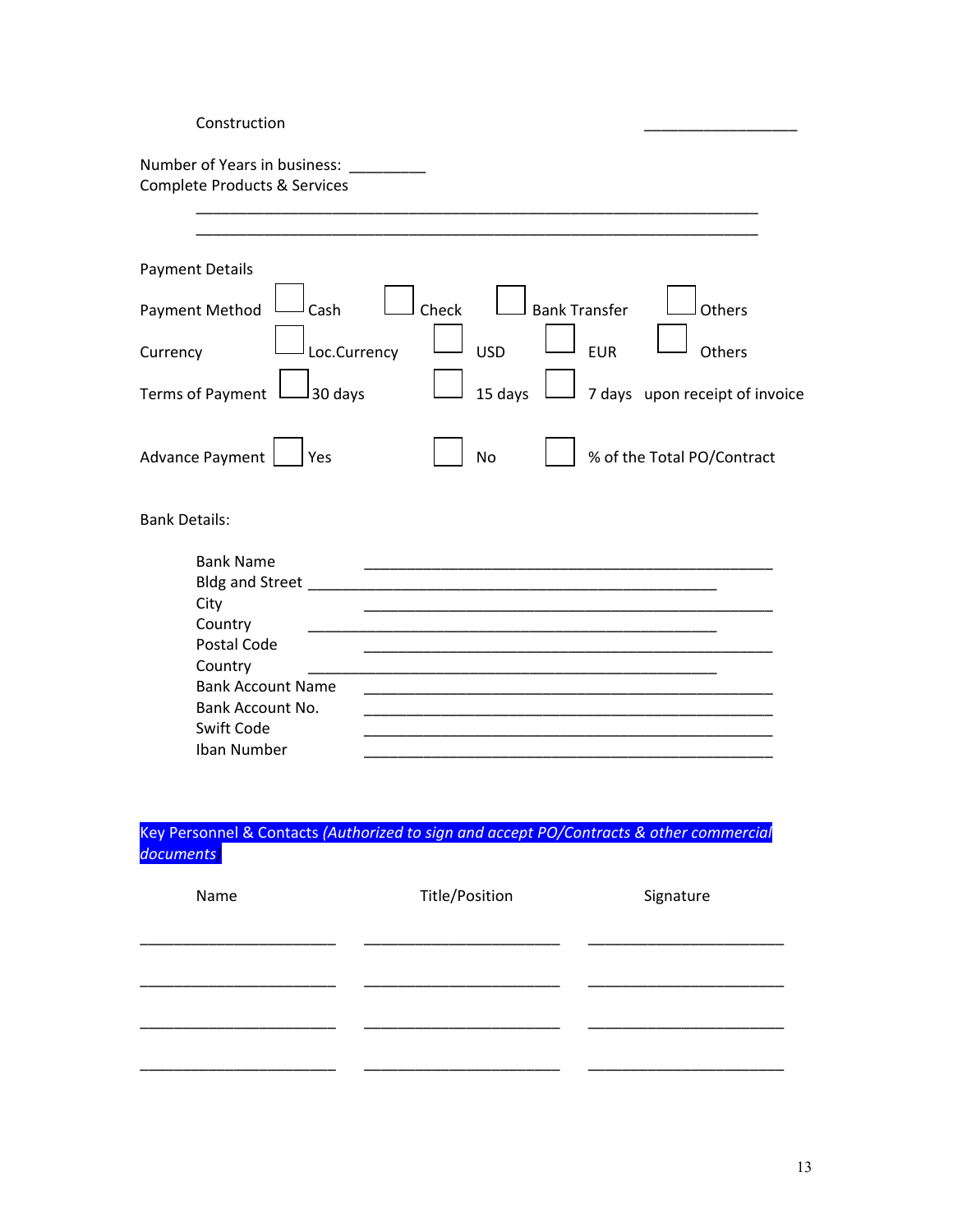Companies with whom you have been dealing for the past two years with approximate value in US Dollars:

| <b>Company Name</b>    | <b>Business Value</b>                                 | Contact Person/Tel. No.                                                                       |  |
|------------------------|-------------------------------------------------------|-----------------------------------------------------------------------------------------------|--|
|                        |                                                       |                                                                                               |  |
|                        |                                                       |                                                                                               |  |
|                        |                                                       |                                                                                               |  |
|                        |                                                       |                                                                                               |  |
|                        |                                                       | Have you ever provided products and/or services to any mission/office of IOM?                 |  |
| Yes                    | No                                                    |                                                                                               |  |
| services.              |                                                       | If yes, list the department and name of the personnel to whom you provided such goods and/or  |  |
| Name of Person         | Mission/Office                                        | Items Purchased                                                                               |  |
|                        |                                                       |                                                                                               |  |
|                        |                                                       |                                                                                               |  |
|                        |                                                       |                                                                                               |  |
|                        |                                                       |                                                                                               |  |
|                        | with IOM? If yes, kindly state name and relationship. | Do you have any relative who worked with us at one time or another, or are presently employed |  |
|                        |                                                       |                                                                                               |  |
|                        |                                                       |                                                                                               |  |
|                        |                                                       |                                                                                               |  |
| <b>Trade Reference</b> |                                                       |                                                                                               |  |
| Company                | <b>Contact Person</b>                                 | <b>Contact Number</b>                                                                         |  |
|                        |                                                       |                                                                                               |  |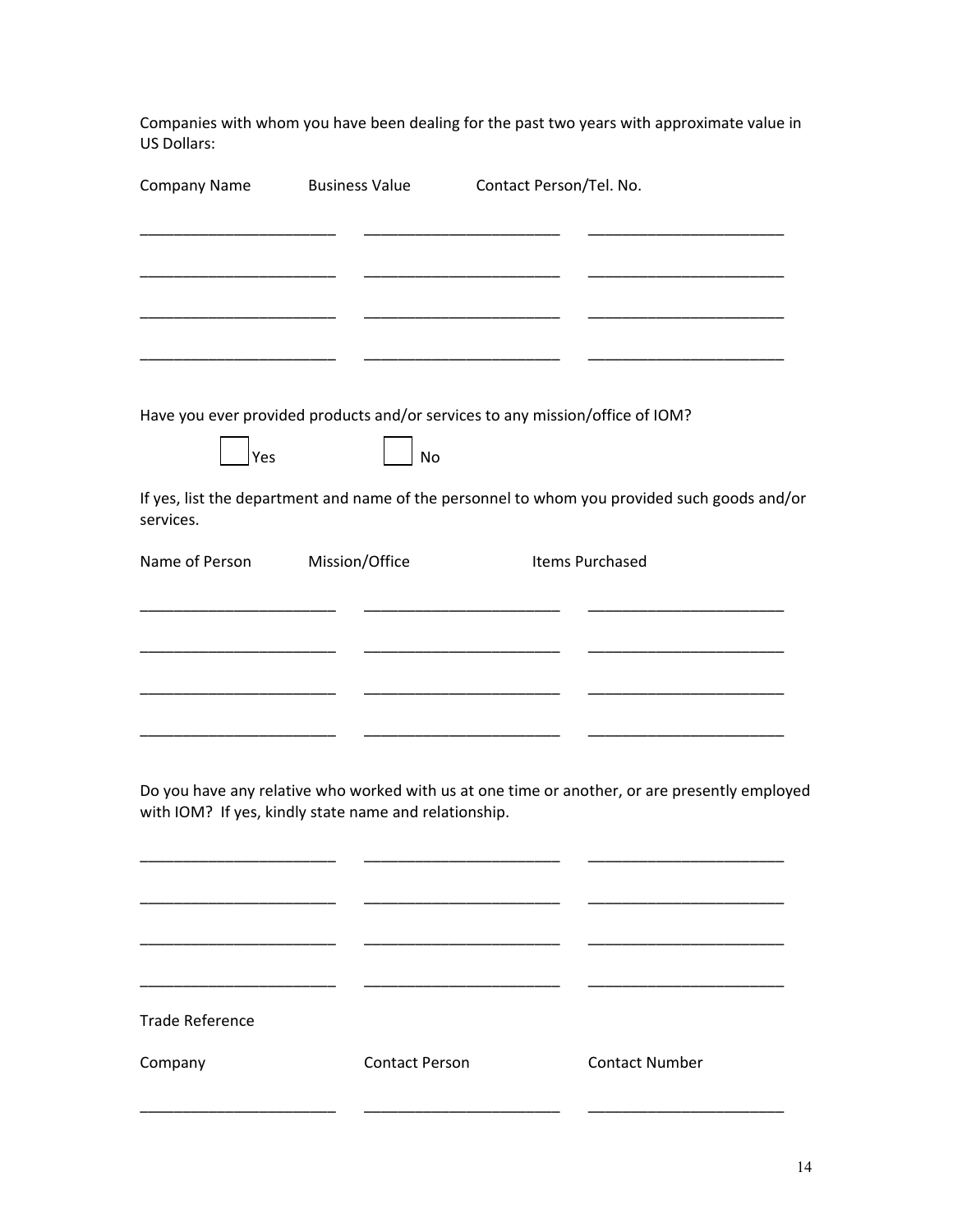| <b>Banking Reference</b><br>Bank | <b>Contact Person</b> | <b>Contact Number</b> |
|----------------------------------|-----------------------|-----------------------|
|                                  |                       |                       |
|                                  |                       |                       |

# REQUIREMENTS CHECK LIST

Please submit the following documents together with the Information Sheet:

|                |                                                                                                                                                                                                                 | For IOM use only |                          |
|----------------|-----------------------------------------------------------------------------------------------------------------------------------------------------------------------------------------------------------------|------------------|--------------------------|
| No.            | Document                                                                                                                                                                                                        | Submitted        | <b>Not</b><br>Applicable |
| $\mathbf{1}$   | Company Profile (including the names of owners, key<br>officers, technical personnel)                                                                                                                           |                  |                          |
| $\overline{2}$ | Company's Articles of Incorporation, Partnership or<br>Corporation, whichever is applicable, including<br>amendments thereto, if any.                                                                           |                  |                          |
| 3              | Certificate of Registration from host country's Security &<br>Exchange Commission or similar government<br>agency/department/ministry                                                                           |                  |                          |
| 4              | Valid Government Permits/Licenses                                                                                                                                                                               |                  |                          |
| 5              | Audited Financial Statements for the last 3 years*                                                                                                                                                              |                  |                          |
| 6              | Certificates from the Principals (e.g. Manufacturer's<br>Authorization, Certificate of Exclusive Distributorship, any<br>certificate for the purpose, indicating name, complete<br>address and contact details) |                  |                          |
| 7              | Catalogues/Brochures                                                                                                                                                                                            |                  |                          |
| 8              | List of Plants/Warehouse/Service Facilities                                                                                                                                                                     |                  |                          |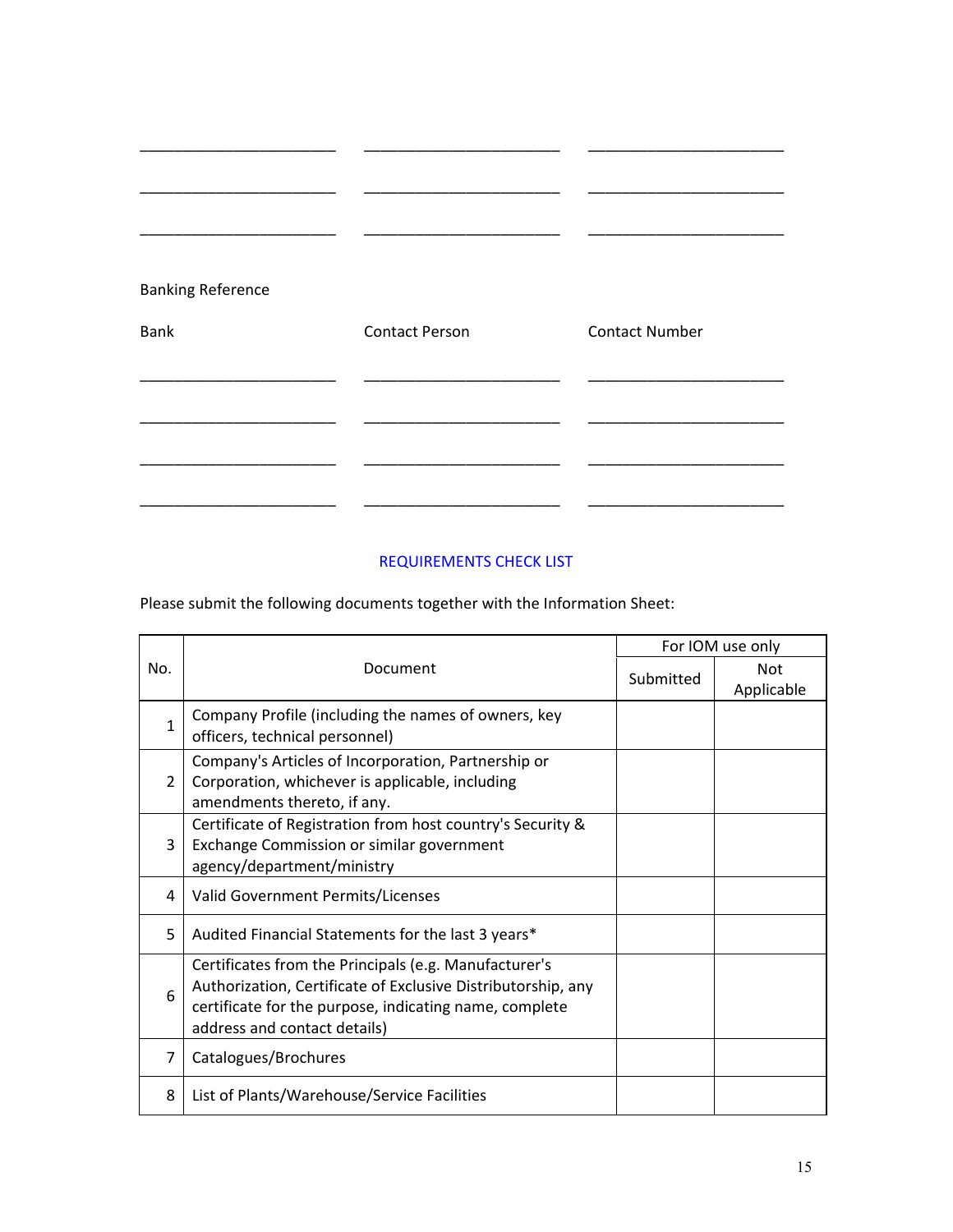| Date | Date |
|------|------|
|      |      |
|      |      |
|      |      |
|      |      |
|      |      |

16

\_\_\_\_\_\_\_\_\_\_\_\_\_\_\_\_\_\_\_\_\_\_\_ \_\_\_\_\_\_\_\_\_\_\_\_\_\_\_\_\_\_\_\_\_\_\_

Printed Name **Printed Name Printed Name** 

Position/Title **Distribution** Position/Title

\_\_\_\_\_\_\_\_\_\_\_\_\_\_\_\_\_\_\_\_\_\_\_ \_\_\_\_\_\_\_\_\_\_\_\_\_\_\_\_\_\_\_\_\_\_\_

|  | 10 | Quality and Safety Standard Document / ISO 9001                                                                                                                                                    |  |
|--|----|----------------------------------------------------------------------------------------------------------------------------------------------------------------------------------------------------|--|
|  | 11 | List of all contracts entered into for the last 3 years<br>(indicate whether completed or ongoing) *                                                                                               |  |
|  | 12 | Certification that Non-performance of contract did not<br>occur within the last 3 years prior to application for<br>evaluation based on all information on fully settled<br>disputes or litigation |  |
|  | 13 | For Construction Projects: List of machines & equipment<br>(include brand, capacity and indication if the equipment's<br>are owned or leased by the Contractor)                                    |  |

9 | List of Offices/Distribution Centers/Service Centers

\* For Competitive Biddings, number of years may increase depending on the estimated contract amount.

\_\_\_\_\_\_\_\_\_\_\_\_\_\_\_\_\_\_\_\_\_\_\_ \_\_\_\_\_\_\_\_\_\_\_\_\_\_\_\_\_\_\_\_\_\_\_

\*\* Indicate if an item is not applicable. Failure to provide any of the documents mentioned above will result in automatic "failed" rating.

I hereby certify that the information above are true and correct. I am also authorizing IOM to validate all claims with concerned

authorities.

Signature Signature **Signature** Signature **Signature** 

Received by:

\_\_\_\_\_\_\_\_\_\_\_\_\_\_\_\_\_\_\_\_\_\_\_ \_\_\_\_\_\_\_\_\_\_\_\_\_\_\_\_\_\_\_\_\_\_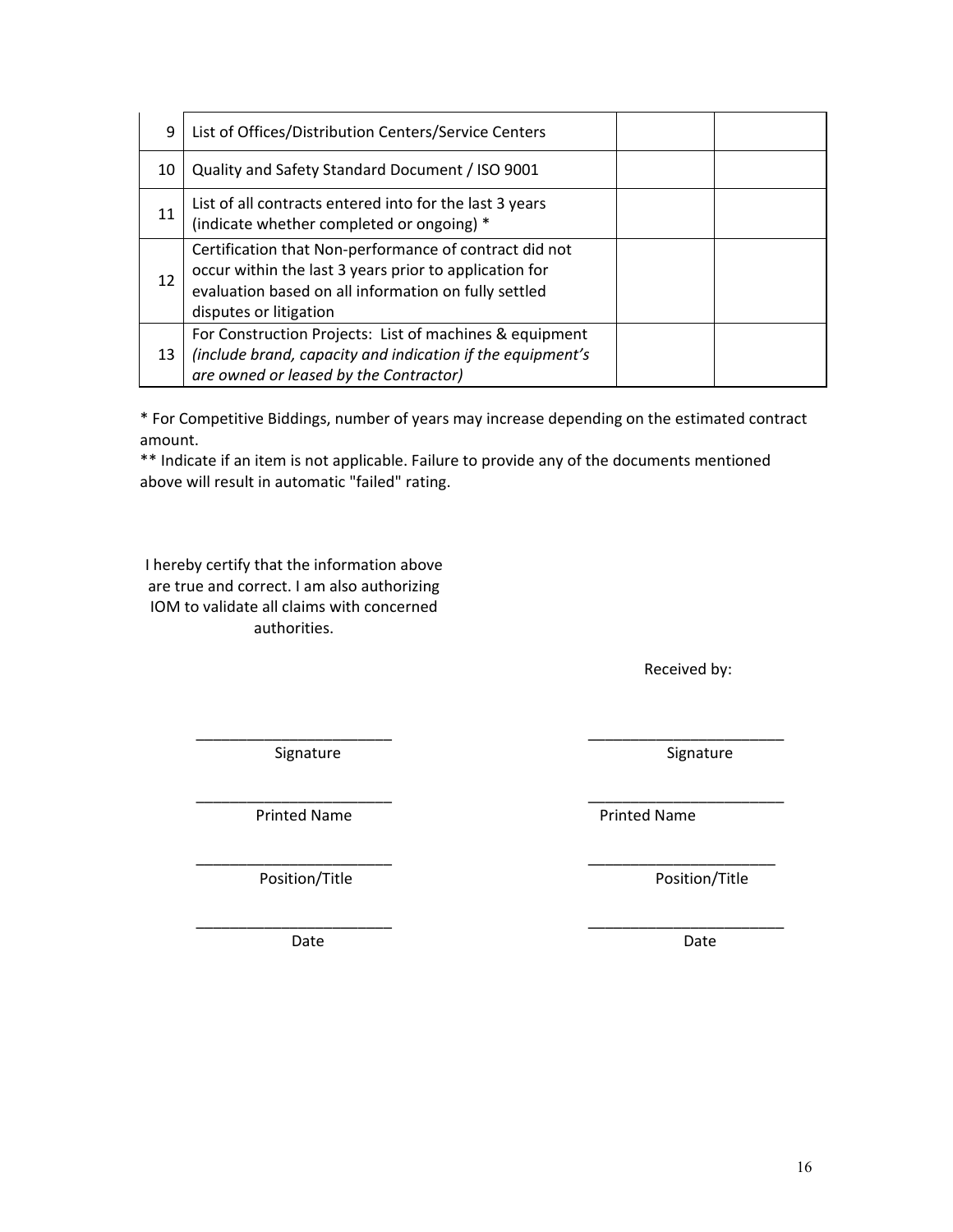|                      |                                | <b>FOR IOM USE ONLY</b>                                                                                     |                                                                       |
|----------------------|--------------------------------|-------------------------------------------------------------------------------------------------------------|-----------------------------------------------------------------------|
| <b>Account Group</b> | <b>Purchasing Organization</b> |                                                                                                             |                                                                       |
| Industry             | 001                            | 002                                                                                                         | 003                                                                   |
|                      |                                | where 001 - Transportation related to movement of migrants<br>002 - Goods (e.g. supplies, materials, tools) | 003 - Services (e.g. professional services, consultancy, maintenance) |
| Vendor Type          | Global                         | Local                                                                                                       |                                                                       |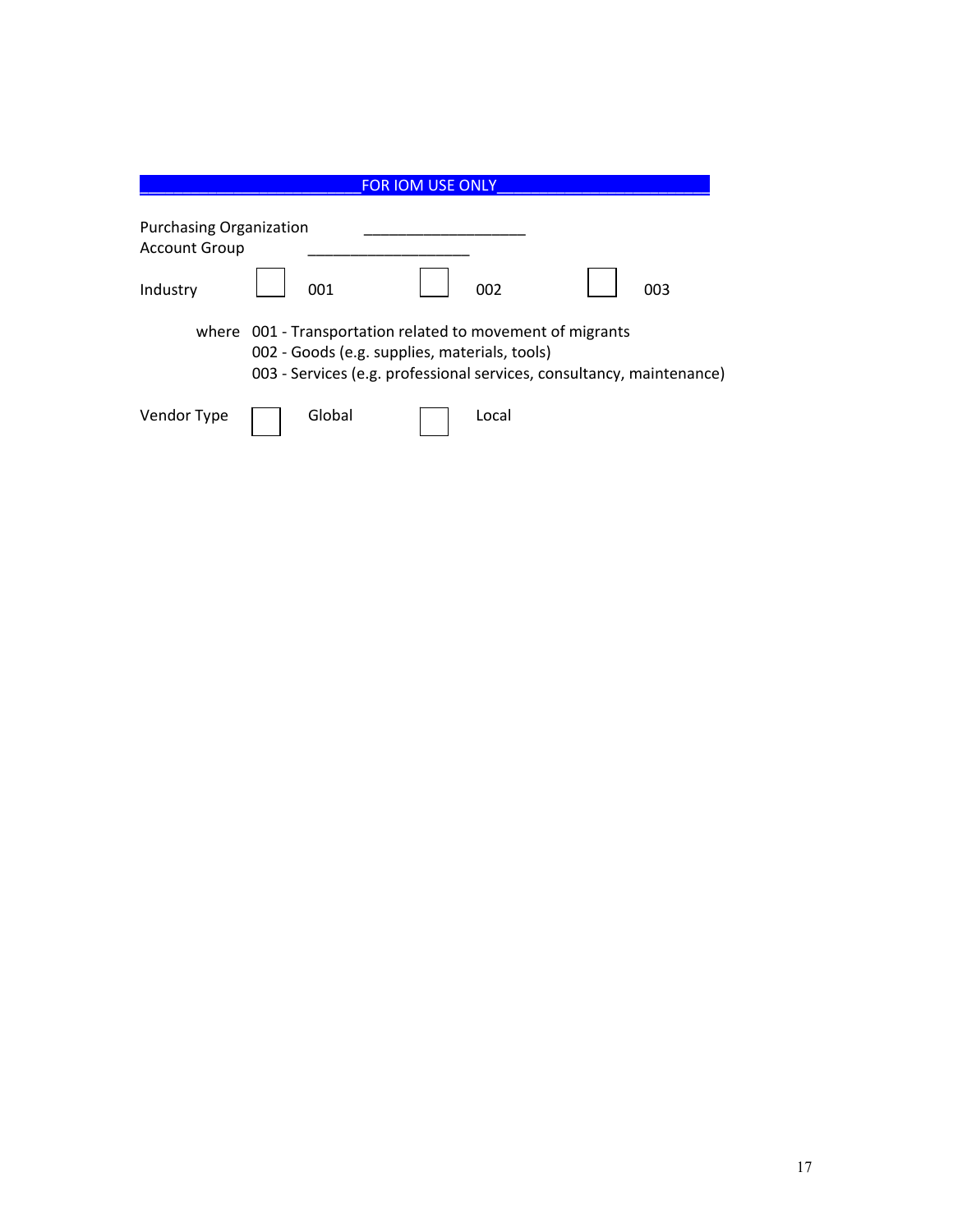Annex E

(Purchase order template and contract is attached in a separate file with demonstration and familiarization purpose only)

NOTE: THIS IS NOT A PURCHASE ORDER!